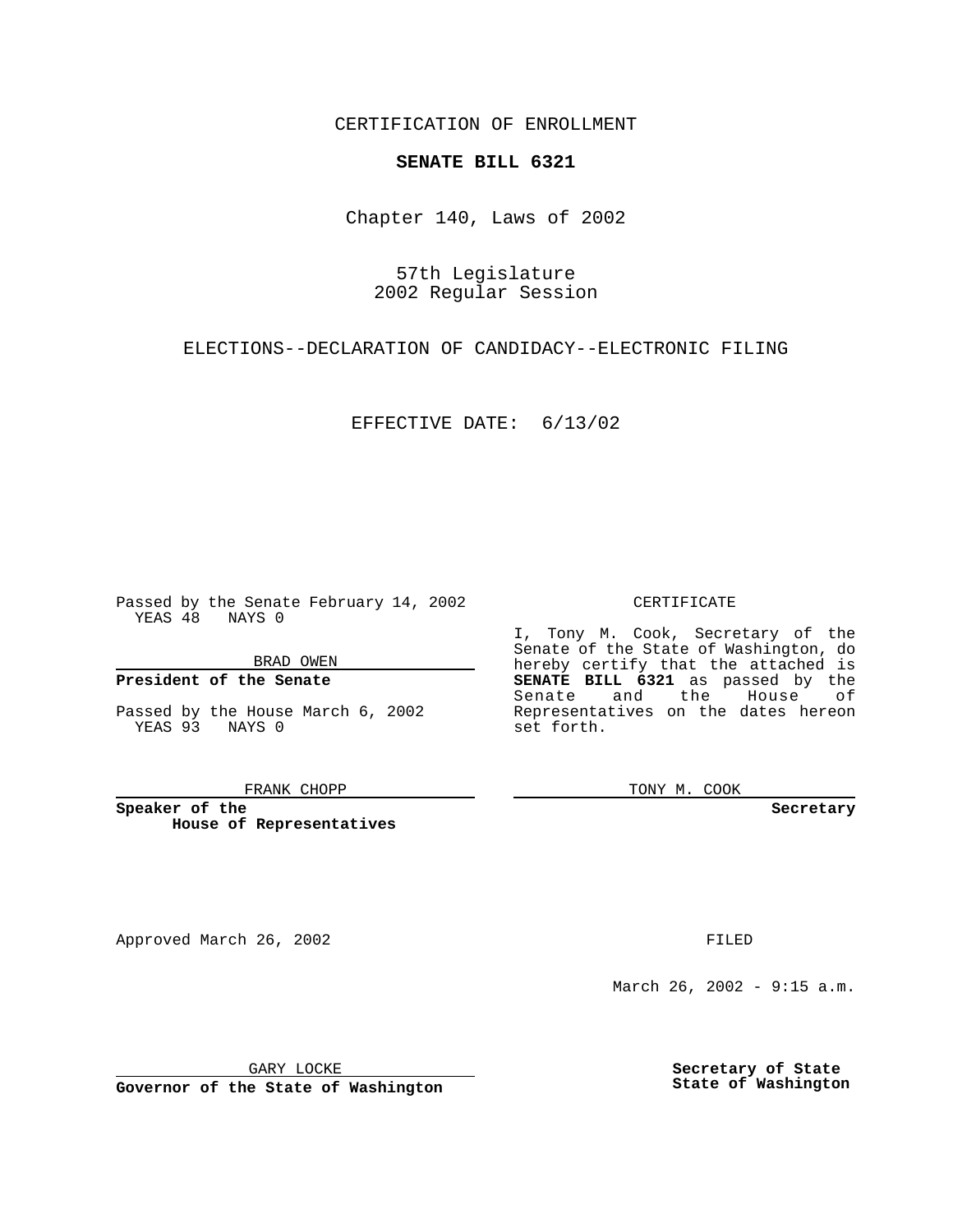## **SENATE BILL 6321** \_\_\_\_\_\_\_\_\_\_\_\_\_\_\_\_\_\_\_\_\_\_\_\_\_\_\_\_\_\_\_\_\_\_\_\_\_\_\_\_\_\_\_\_\_\_\_

\_\_\_\_\_\_\_\_\_\_\_\_\_\_\_\_\_\_\_\_\_\_\_\_\_\_\_\_\_\_\_\_\_\_\_\_\_\_\_\_\_\_\_\_\_\_\_

Passed Legislature - 2002 Regular Session

### **State of Washington 57th Legislature 2002 Regular Session**

**By** Senators Gardner, McCaslin, Roach, T. Sheldon, Keiser, McAuliffe, Hale and Oke; by request of Secretary of State

Read first time 01/15/2002. Referred to Committee on State & Local Government.

 AN ACT Relating to electronically filing declarations of candidacy; amending RCW 29.15.010 and 29.15.030; adding new sections to chapter 29.15 RCW; and creating new sections.

BE IT ENACTED BY THE LEGISLATURE OF THE STATE OF WASHINGTON:

 **Sec. 1.** RCW 29.15.010 and 1990 c 59 s 82 are each amended to read as follows:

 A candidate who desires to have his or her name printed on the ballot for election to an office other than president of the United States, vice president of the United States, or an office for which ownership of property is a prerequisite to voting shall complete and file a declaration and affidavit of candidacy. The secretary of state shall adopt, by rule, a declaration of candidacy form for the office of precinct committee officer and a separate standard form for candidates for all other offices filing under this chapter. Included on the standard form shall be:

 (1) A place for the candidate to declare that he or she is a registered voter within the jurisdiction of the office for which he or 18 she is filing, and the address at which he or she is registered;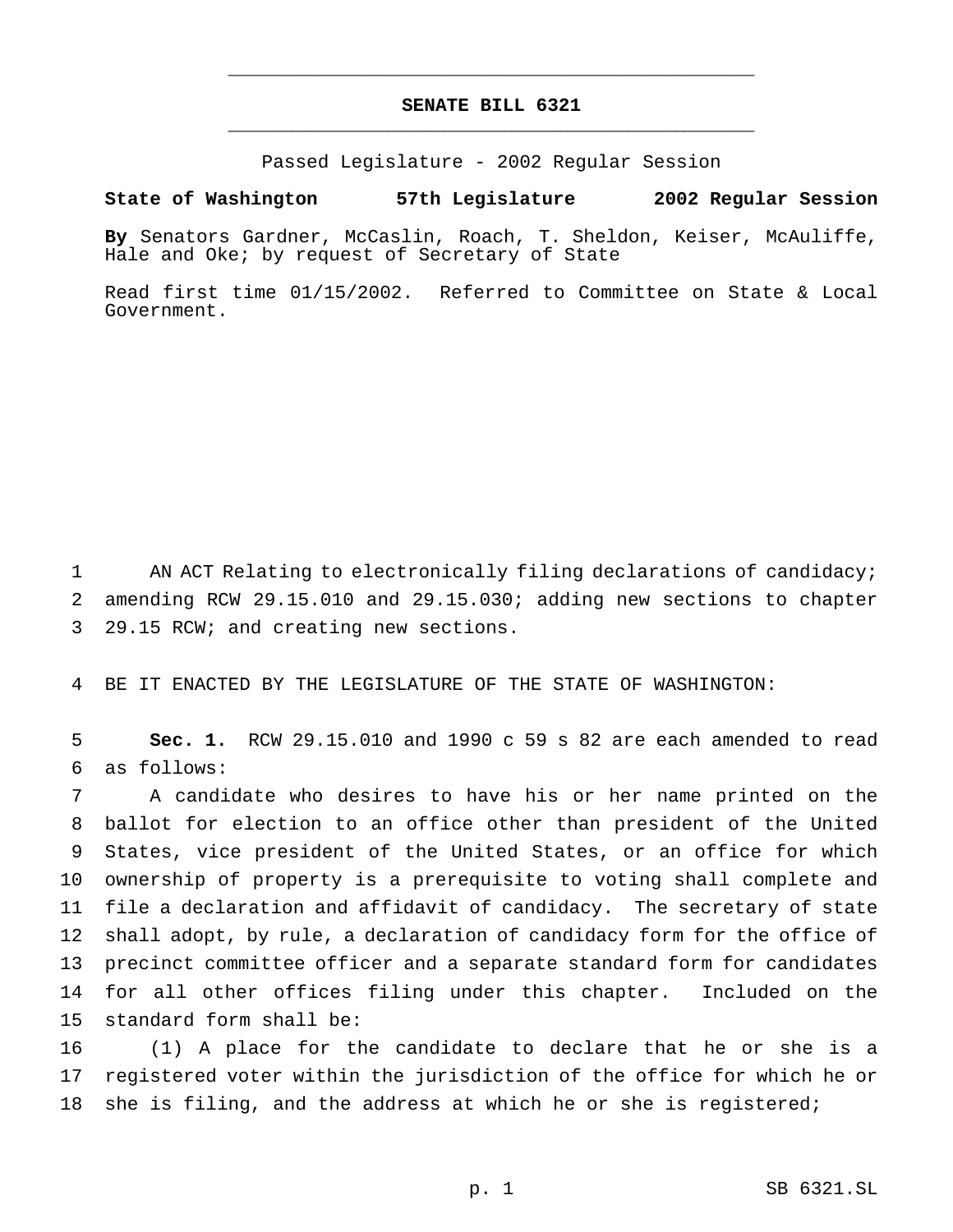(2) A place for the candidate to indicate the position for which he or she is filing;

 (3) A place for the candidate to indicate a party designation, if applicable;

 (4) A place for the candidate to indicate the amount of the filing fee accompanying the declaration of candidacy or for the candidate to indicate that he or she is filing a nominating petition in lieu of the filing fee under RCW 29.15.050;

 (5) A place for the candidate to sign the declaration of candidacy, stating that the information provided on the form is true and swearing or affirming that he or she will support the Constitution and laws of the United States and the Constitution and laws of the state of Washington.

14 In the case of a declaration of candidacy filed electronically, 15 submission of the form constitutes agreement that the information provided with the filing is true, that he or she will support the 17 Constitutions and laws of the United States and the state of 18 Washington, and that he or she agrees to electronic payment of the 19 filing fee established in RCW 29.15.050.

 The secretary of state may require any other information on the form he or she deems appropriate to facilitate the filing process.

 NEW SECTION. **Sec. 2.** A new section is added to chapter 29.15 RCW to read as follows:

 ELECTRONIC FILING. A candidate may file his or her declaration of candidacy for an office by electronic means on a system specifically designed and authorized by a filing officer to accept filings.

 (1) Filings that are received electronically must capture all information specified in RCW 29.15.010 (1) through (4).

 (2) Electronic filing may begin at 9:00 a.m. the fourth Monday in July and continue through 4:00 p.m. the following Friday.

 (3) In case of special filing periods established in this chapter, electronic filings may be accepted beginning at 9:00 a.m. on the first day of the special filing period through 4:00 p.m. the last day of the special filing period.

 NEW SECTION. **Sec. 3.** A new section is added to chapter 29.15 RCW to read as follows: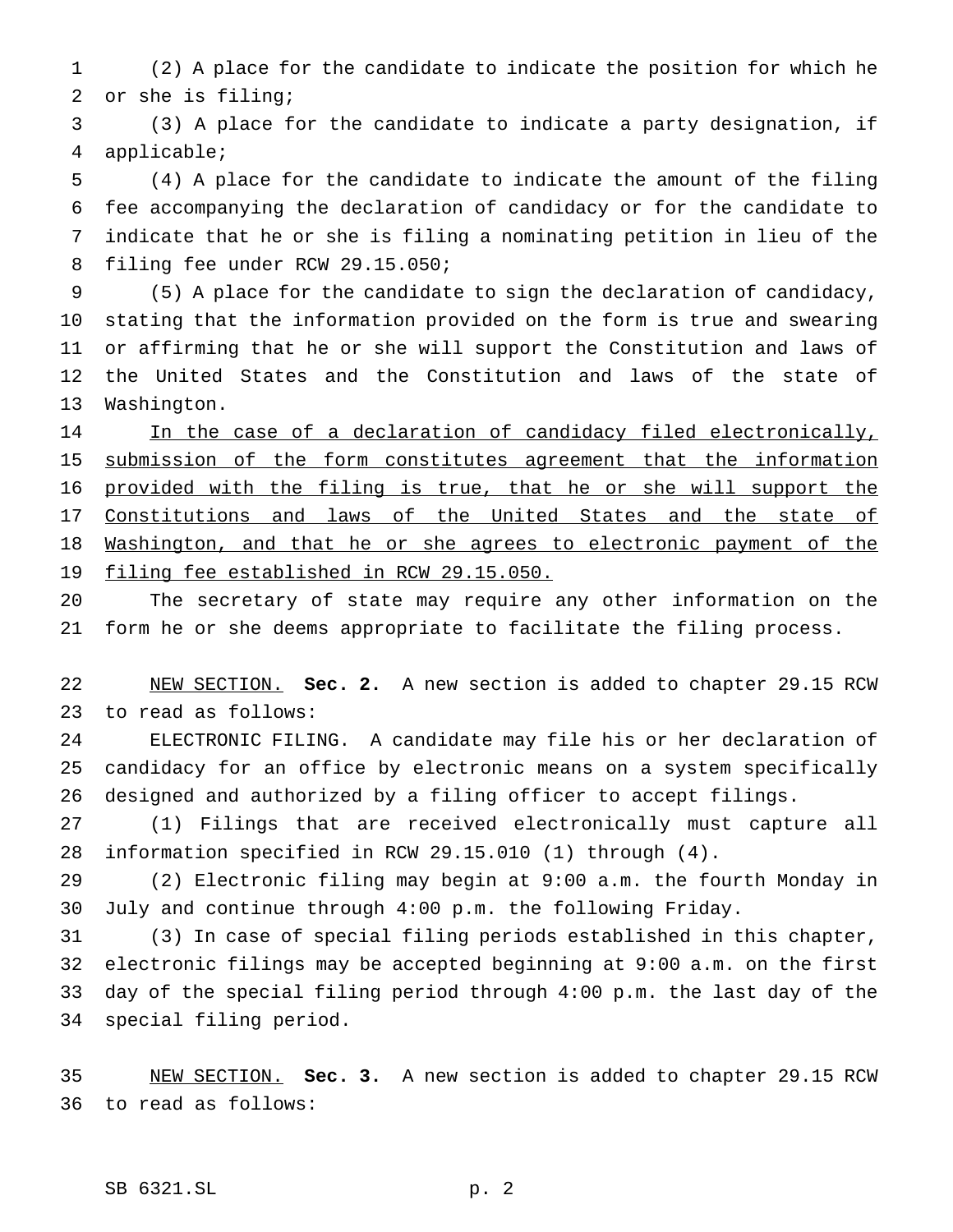STANDARDS FOR ELECTRONIC FILING. The secretary of state as chief election officer may adopt rules, in accordance with chapter 34.05 RCW, to facilitate electronic filing and establish which jurisdictions are eligible to accept electronic filing. The rules must detail the circumstances under which the electronic filing of documents will be permitted, how the documents will be filed, and how the secretary of state will return filed documents. Such rules may also impose additional requirements related to implementation of electronic filing processes.

 **Sec. 4.** RCW 29.15.030 and 1998 c 22 s 1 are each amended to read as follows:

 Declarations of candidacy shall be filed with the following filing officers:

 (1) The secretary of state for declarations of candidacy for statewide offices, United States senate, and United States house of representatives;

 (2) The secretary of state for declarations of candidacy for the state legislature, the court of appeals, and the superior court when voters from a district comprising more than one county vote upon the candidates;

 (3) The county auditor for all other offices. For any nonpartisan office, other than judicial offices and school director in joint districts, where voters from a district comprising more than one county vote upon the candidates, a declaration of candidacy shall be filed with the county auditor of the county in which a majority of the registered voters of the district reside. For school directors in joint school districts, the declaration of candidacy shall be filed with the county auditor of the county designated by the state board of education as the county to which the joint school district is considered as belonging under RCW ((28A.315.380)) 28A.323.040.

 Each official with whom declarations of candidacy are filed under this section, within one business day following the closing of the 33 applicable filing period, shall ((forward)) transmit to the public 34 disclosure commission ((a copy of)) the information required in RCW 29.15.010 (1) through (4) for each declaration of candidacy filed in 36 his or her office during such filing period or a list containing the name of each candidate who files such a declaration in his office during such filing period together with a precise identification of the